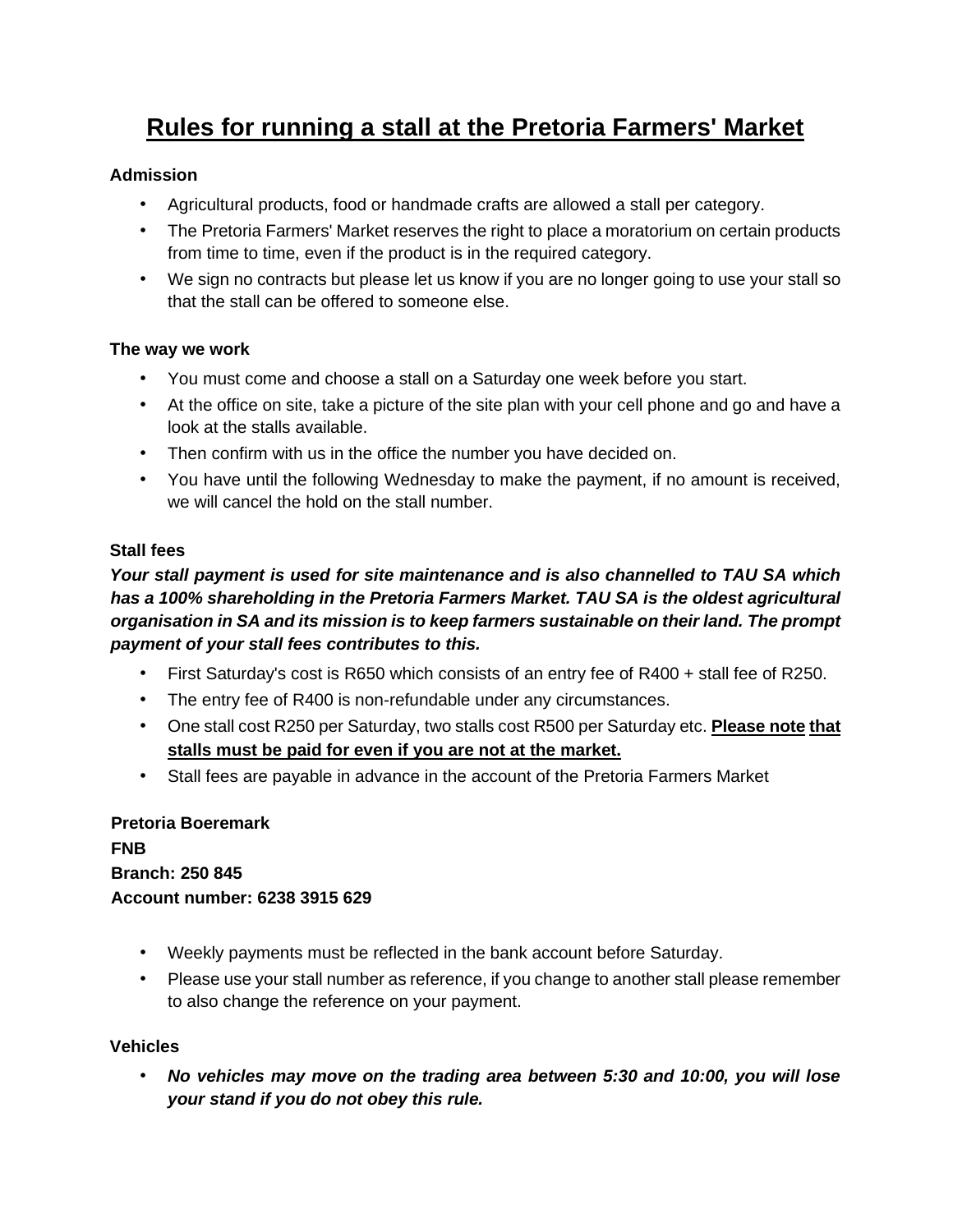- No vehicles may park on the site except in areas where vehicles are allowed. You will be notified of this.
- When your stall is set up in the morning, please use the parking area on the south side to park your vehicle.

#### **Stalls**

- Bring your own tables, chairs and gazebo etc. for your stall.
- Please leave your stand neat and tidy.
- No stalls may be shared.
- No stalls may move without the permission of the market manager.
- Only products for which you have registered may be sold.
- Electricity is not available everywhere on site, if you do get a stall where it is available and you use it, it is payable weekly at either R20 for lights or R50 for other appliances.
- You may not use any electricity without the permission and a prescribed extension cord.
- Generators are only allowed in case of load shedding.
- You must comply with the legal requirements regarding your product, as well as the activities at your stall, eg. if you are cooking with gas have the necessary firefighting items at your stall.
- No stall may place any marketing material in the walkway / driveway during market hours.
- If you make a fire for any reason, the coals must be completely extinguished, and the ash placed in the square concrete containers that are placed on the site.

#### **General**

- **If you are not going to be at the market, please let us know by either sending an SMS to 079 987 1025, or an email to ptaboeremark@tlu.co.za.**
- Any disputes or problems should be referred to the market manager and if the problem is not resolved, the matter will be referred to the board.
- Any complaint received from a buyer about your product will be communicated directly to you for your further handling of the complaint with the buyer.